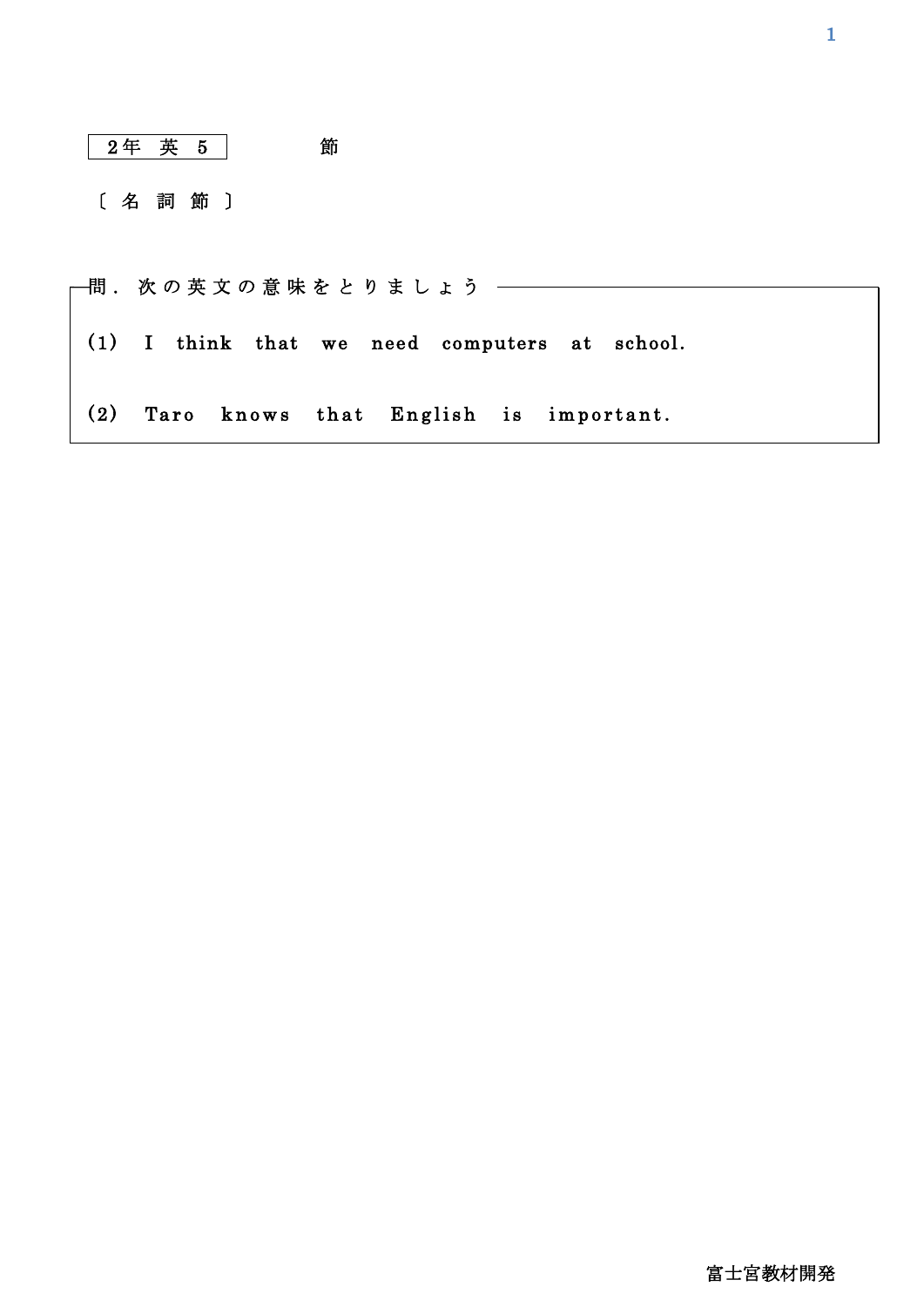( 英 作 文 ) (1) ジュディ (Judy) は犬が好きだと、彼は思っている。 (2) ケンは彼女が好きだったと思います。 (3) 明 日、 晴 れ た ら い い な。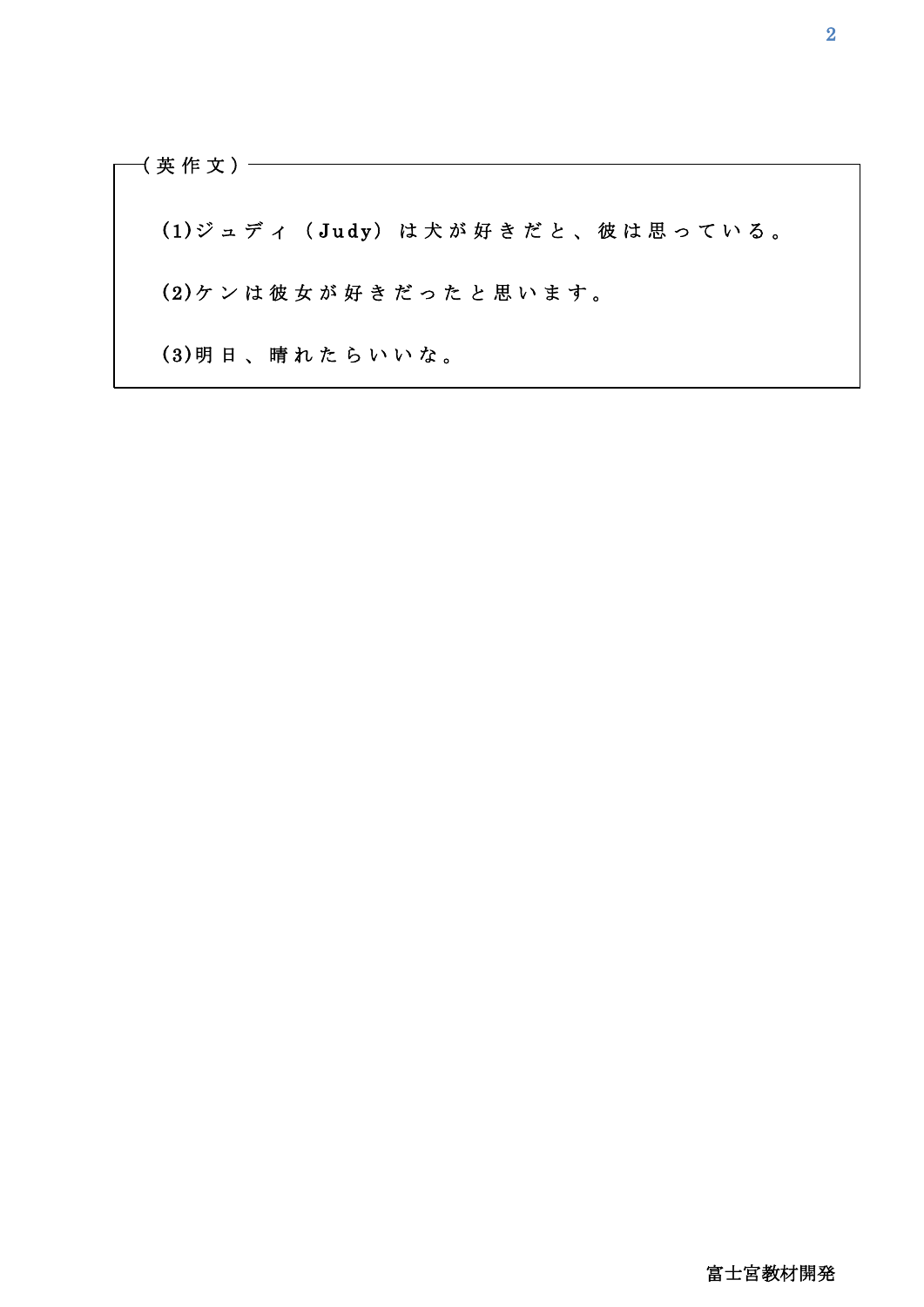- 〔 副 詞 節 〕
- 1 if 節

## 和 訳 練 習

(1) If you talk too much , your friends won't listen to you. ( ※ w o n 't = w i l l n o t の 短 縮 形 , このように特殊な形をとります。) ( 2 ) You can make a new friend if you are kind to people around you.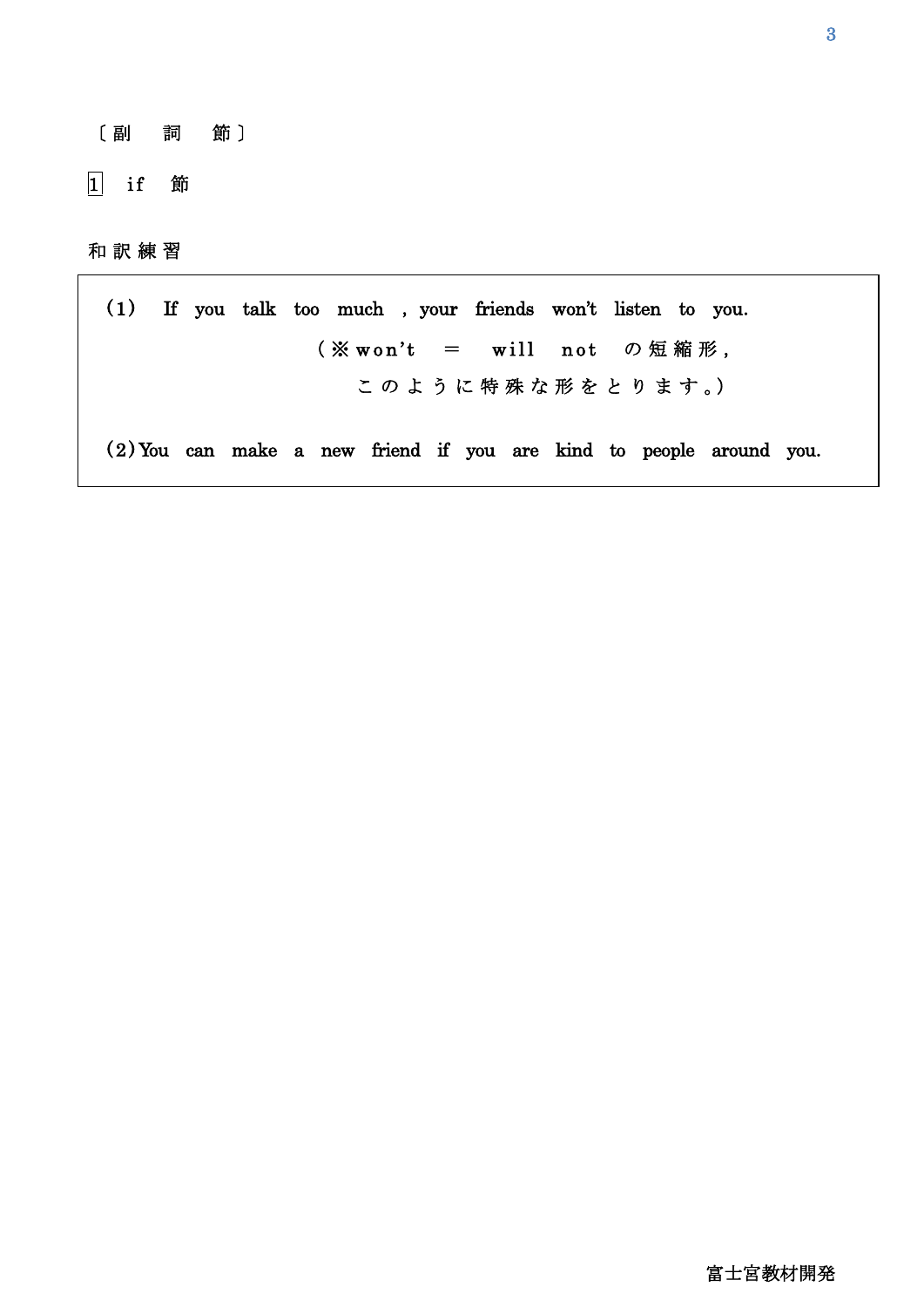英 作 文

 $\overline{a}$ 

(1) 今 ひまなら、手伝ってよ。 (2) それが好きなのなら、あなたにあげるよ。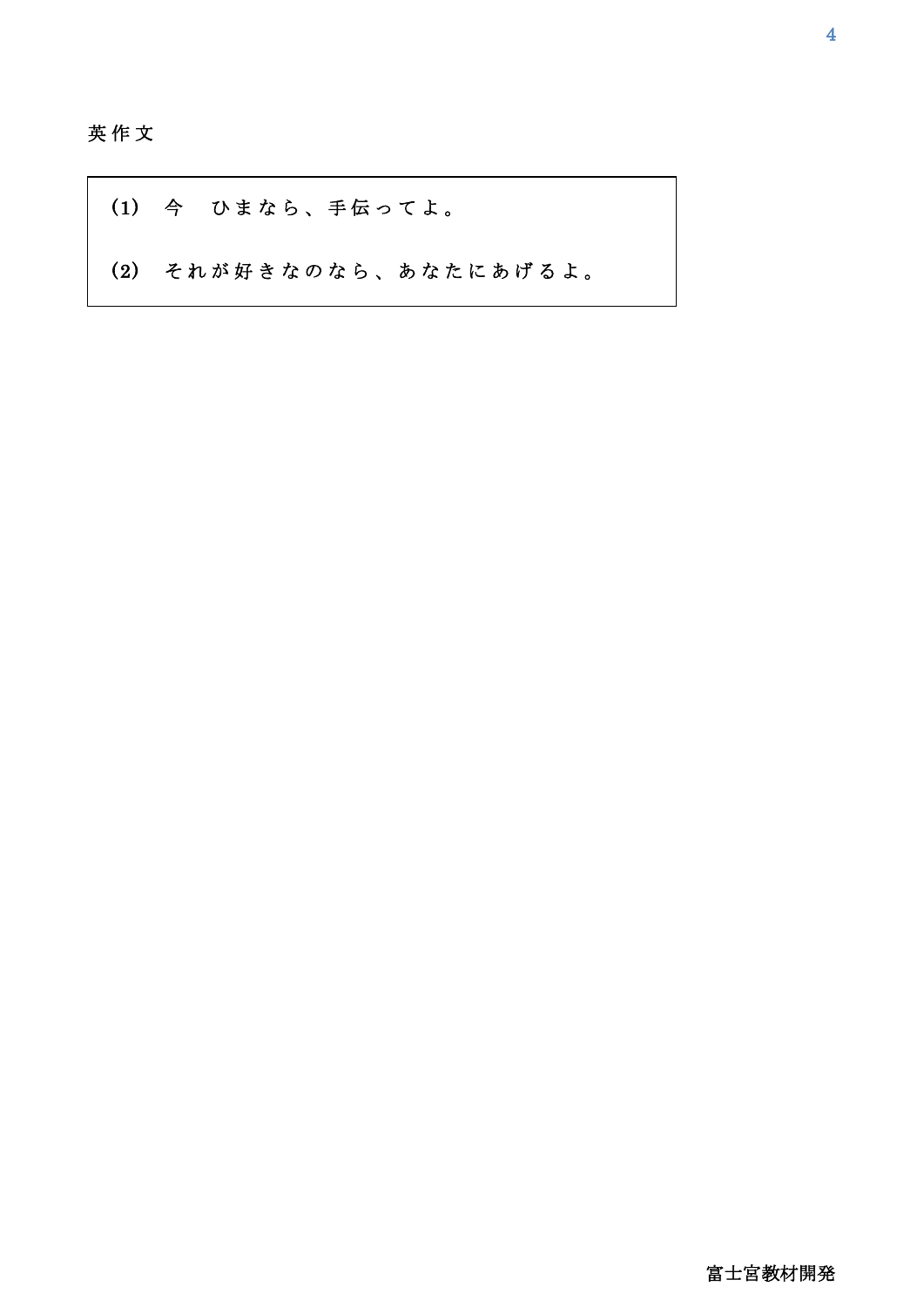| ı<br>ε.<br>ļ. |  |
|---------------|--|
| י             |  |

 $\overline{a}$ 

1

when 節

3 because 節

和 訳 練 習

(1) Because Tom is very kind, everyone likes him. (2) Judy was very interested in movies when she was young. ("movie" … (名)「映画」) (3) What were you interested in when you were a child? (4) I think English is easy because it has only 26 letters.

("letter" … (名) でここでは「文字」の意味)